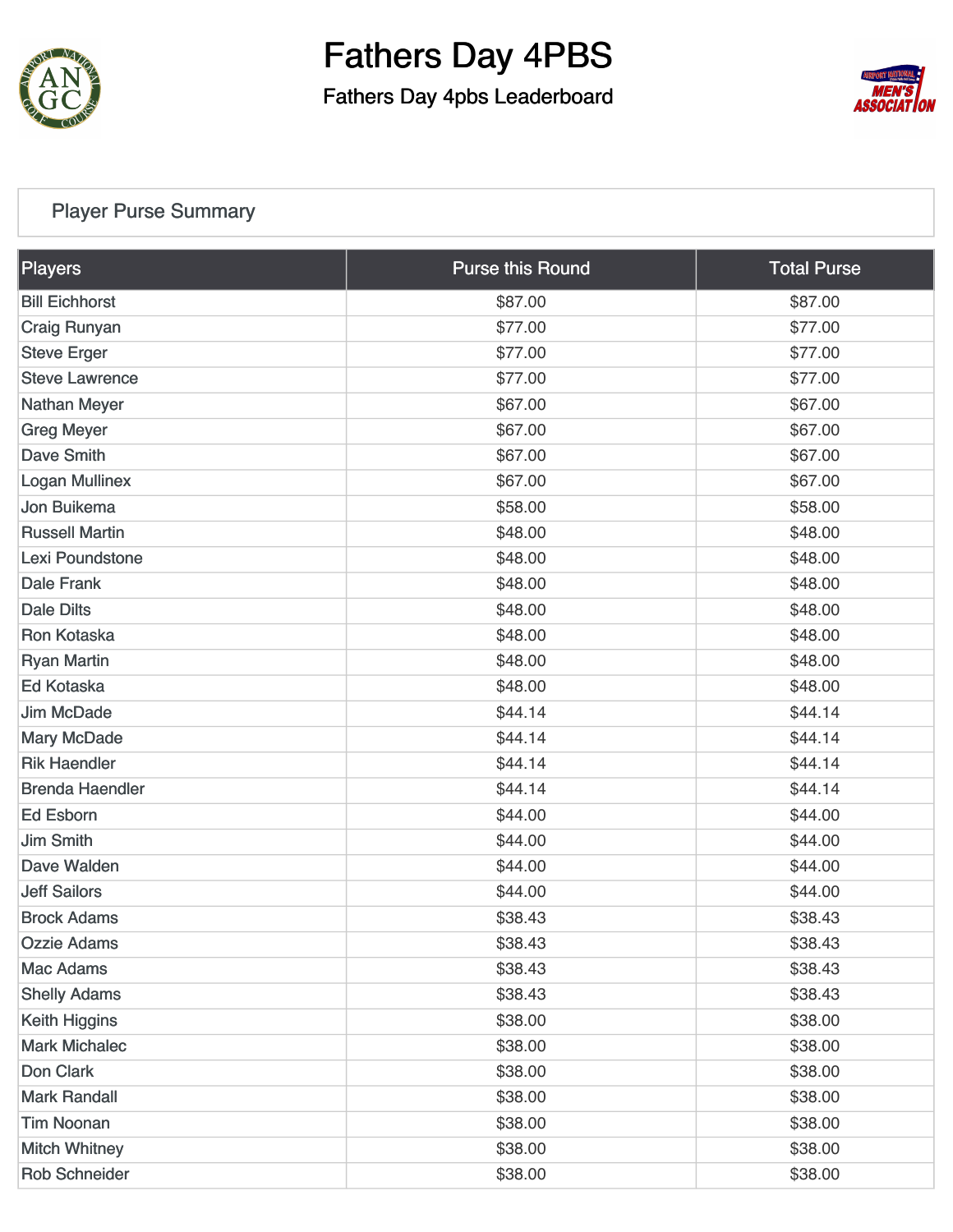

### Fathers Day 4pbs Leaderboard



| <b>Rob Frees</b>        | \$38.00    | \$38.00    |
|-------------------------|------------|------------|
| <b>Roger Hallquist</b>  | \$38.00    | \$38.00    |
| <b>Tyson Sprouse</b>    | \$38.00    | \$38.00    |
| <b>Collin Whitney</b>   | \$38.00    | \$38.00    |
| <b>Jim Faaborg</b>      | \$38.00    | \$38.00    |
| Dan Boardman            | \$38.00    | \$38.00    |
| <b>Andy Fiala</b>       | \$38.00    | \$38.00    |
| <b>Josh Phillips</b>    | \$38.00    | \$38.00    |
| <b>Chelsey Gombert</b>  | \$38.00    | \$38.00    |
| <b>Kandis O'Donnell</b> | \$32.72    | \$32.72    |
| <b>Rick Wedewer</b>     | \$28.00    | \$28.00    |
| <b>Rich Kaler</b>       | \$28.00    | \$28.00    |
| <b>Mark Tucker</b>      | \$28.00    | \$28.00    |
| <b>Denise Tucker</b>    | \$28.00    | \$28.00    |
| Logan Ruble             | \$28.00    | \$28.00    |
| <b>Brock Grenis</b>     | \$28.00    | \$28.00    |
| <b>Alberto Paez</b>     | \$28.00    | \$28.00    |
| <b>Kyle Kuntz</b>       | \$28.00    | \$28.00    |
| Lori O'Donnell          | \$22.72    | \$22.72    |
| <b>Mell O'Donnell</b>   | \$22.72    | \$22.72    |
| <b>Brett Wagner</b>     | \$22.72    | \$22.72    |
| <b>Donna Franks</b>     | \$22.00    | \$22.00    |
| <b>Nancy Dinius</b>     | \$22.00    | \$22.00    |
| <b>Linda Sweet</b>      | \$22.00    | \$22.00    |
| <b>Joyce Crook</b>      | \$22.00    | \$22.00    |
| <b>Craig Furnish</b>    | \$19.00    | \$19.00    |
| <b>Phil Hansen</b>      | \$19.00    | \$19.00    |
| Matt Edl                | \$19.00    | \$19.00    |
| <b>Jacob Hansen</b>     | \$19.00    | \$19.00    |
| <b>Cassie Hindman</b>   | \$17.00    | \$17.00    |
| George Herman           | \$17.00    | \$17.00    |
| <b>Donna Ahee</b>       | \$17.00    | \$17.00    |
| Keith Hindman           | \$17.00    | \$17.00    |
| <b>Justin Wyant</b>     | \$10.00    | \$10.00    |
| <b>Mike Longwell</b>    | \$10.00    | \$10.00    |
| Miranda Capouch         | \$5.72     | \$5.72     |
| <b>Paul Kuhl</b>        | \$5.72     | \$5.72     |
| <b>Sandy Kuhl</b>       | \$5.72     | \$5.72     |
| <b>Jared Capouch</b>    | \$5.72     | \$5.72     |
| <b>Total Purse</b>      | \$2,694.04 | \$2,694.04 |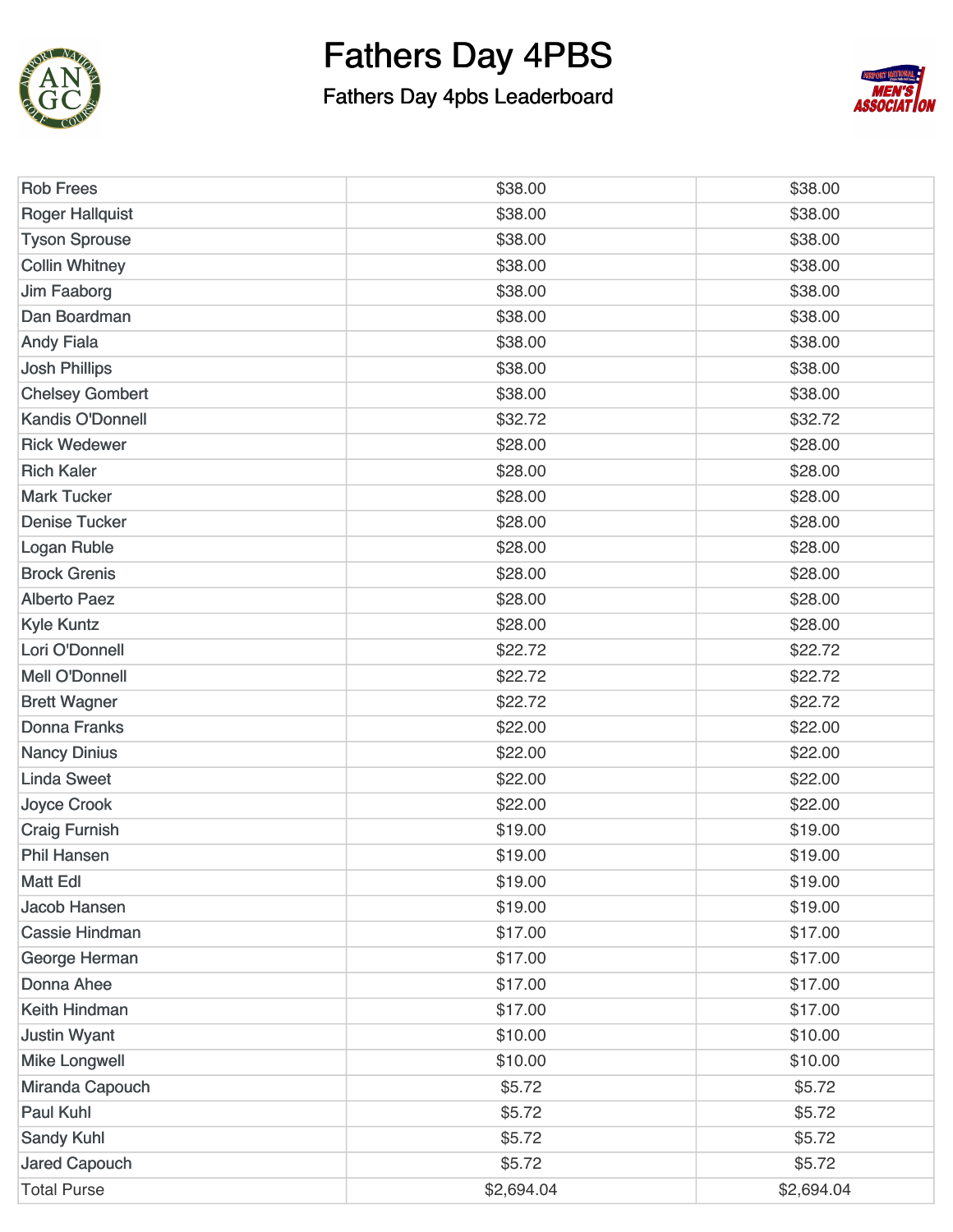

### Fathers Day 4pbs Leaderboard



### [Open Division - Open Division](https://static.golfgenius.com/v2tournaments/8575348851722978162?called_from=&round_index=1)

|                      | <b>Championship Flight</b>                                                                                                                                                                                            |                                         |   |                                  |   |            |              |    |
|----------------------|-----------------------------------------------------------------------------------------------------------------------------------------------------------------------------------------------------------------------|-----------------------------------------|---|----------------------------------|---|------------|--------------|----|
| Pos.                 | Foursome                                                                                                                                                                                                              | To Par<br>Gross                         |   | Total<br><b>Gross</b>            |   |            | <b>Purse</b> |    |
| 1                    | Lawrence + Erger + Runyan + Eichhorst                                                                                                                                                                                 | $-13$                                   |   | 50                               |   |            | \$232.00     |    |
| $\overline{c}$       | Poundstone + Buikema + Martin + Martin                                                                                                                                                                                | -13                                     |   | 50                               |   |            | \$192.00     |    |
| 3                    | Schneider + Frees + Hallquist + Sprouse                                                                                                                                                                               | -12                                     |   | 51                               |   |            | \$152.00     |    |
| 4                    | Hansen + Furnish + Hansen + Edl                                                                                                                                                                                       | $-11$                                   |   | 52                               |   |            | \$0.00       |    |
| 5                    | Van Fleet + Hageman + Beck + Jourdan                                                                                                                                                                                  | $-10$                                   |   | 53                               |   |            | \$0.00       |    |
| 6                    | Johnson + Smith + Melchert + Maneely                                                                                                                                                                                  | $-6$                                    |   | 57                               |   |            | \$0.00       |    |
| <b>First Flight</b>  |                                                                                                                                                                                                                       |                                         |   |                                  |   |            |              |    |
| Pos.                 | Foursome                                                                                                                                                                                                              | To Par<br><b>Gross</b>                  |   | <b>Total</b><br><b>Gross</b>     |   |            | <b>Purse</b> |    |
| 1                    | Kotaska + Kotaska + Dilts + Frank                                                                                                                                                                                     | -5                                      |   | 58                               |   |            | \$192.00     |    |
| $\overline{c}$       | Faaborg + Boardman + Fiala + Phillips                                                                                                                                                                                 | $-5$                                    |   | 58                               |   |            | \$152.00     |    |
| 3                    | Paez + Grenis + Ruble + Kuntz                                                                                                                                                                                         | -4                                      |   | 59                               |   |            | \$112.00     |    |
| 4                    | Longwell + Lonwell + Longwell + Longwell                                                                                                                                                                              | $-4$                                    |   | 59                               |   |            | \$0.00       |    |
| 5                    | Brice + Wyant + Wyant + Miller                                                                                                                                                                                        | $-2$                                    |   | 61                               |   |            | \$0.00       |    |
| 6                    | Huber + Huber + Butterfield + Butterfield                                                                                                                                                                             | $-1$                                    |   | 62                               |   |            | \$0.00       |    |
| <b>Second Flight</b> |                                                                                                                                                                                                                       |                                         |   |                                  |   |            |              |    |
| Pos.                 | <b>Foursome</b>                                                                                                                                                                                                       | To Par<br><b>Gross</b>                  |   | <b>Total</b><br><b>Gross</b>     |   |            | <b>Purse</b> |    |
| 1                    | Meyer + Meyer + Smith + Mullinex                                                                                                                                                                                      | Е                                       |   | 63                               |   |            | \$192.00     |    |
| $\overline{c}$       | Whitney + Whitney + Gombert + Higgins                                                                                                                                                                                 | E.                                      |   | 63                               |   |            | \$152.00     |    |
| 3                    | Wedewer + Kaler + Tucker + Tucker                                                                                                                                                                                     | Е                                       |   | 63                               |   |            | \$112.00     |    |
| 4                    | Donner + Dohlman + Donner + Luesman                                                                                                                                                                                   | $+2$                                    |   | 65                               |   |            | \$0.00       |    |
| 5                    | Fox + Hoskins + Brown + Jordan                                                                                                                                                                                        | +2                                      |   | 65                               |   |            | \$0.00       |    |
|                      | Total Purse Allocated: \$1,488.00                                                                                                                                                                                     |                                         |   |                                  |   |            |              |    |
|                      | <b>Championship Flight</b>                                                                                                                                                                                            |                                         |   |                                  |   |            |              |    |
|                      | $\overline{2}$<br>5<br>6<br>3<br>4<br>$\overline{7}$<br>8<br>9<br>1                                                                                                                                                   | Out 10 11 12 13 14 15 16 17 18 In Total |   |                                  |   |            |              |    |
|                      | Steve Lawrence + Steve Erger + Craig<br>$\circled{3}$ $\circled{2}$ $\circled{3}$ $\circled{3}$<br>$\circled{2}$<br>24<br>$\circled{2}$<br>②<br>$\circled{3}$<br>$\circ$<br>$\overline{4}$<br>Runyan + Bill Eichhorst | $\mathbf{3}$<br>3                       | 4 | (2)<br>$\circled{2}$             | 3 | (3)<br>(3) | 26           | 50 |
|                      | Lexi Poundstone + Jon Buikema + Russell<br>$\circled{2}$<br>$\circled{3}$<br>(2)(3)(3)<br>(2)<br>24<br>$\mathbf{3}$<br>$\circled{3}$<br>$\circled{3}$<br>$\circled{3}$<br>Martin + Ryan Martin                        | (2)<br>3                                | 4 | (2)<br>$\ensuremath{\mathsf{3}}$ | 3 | (3)        | (3)26        | 50 |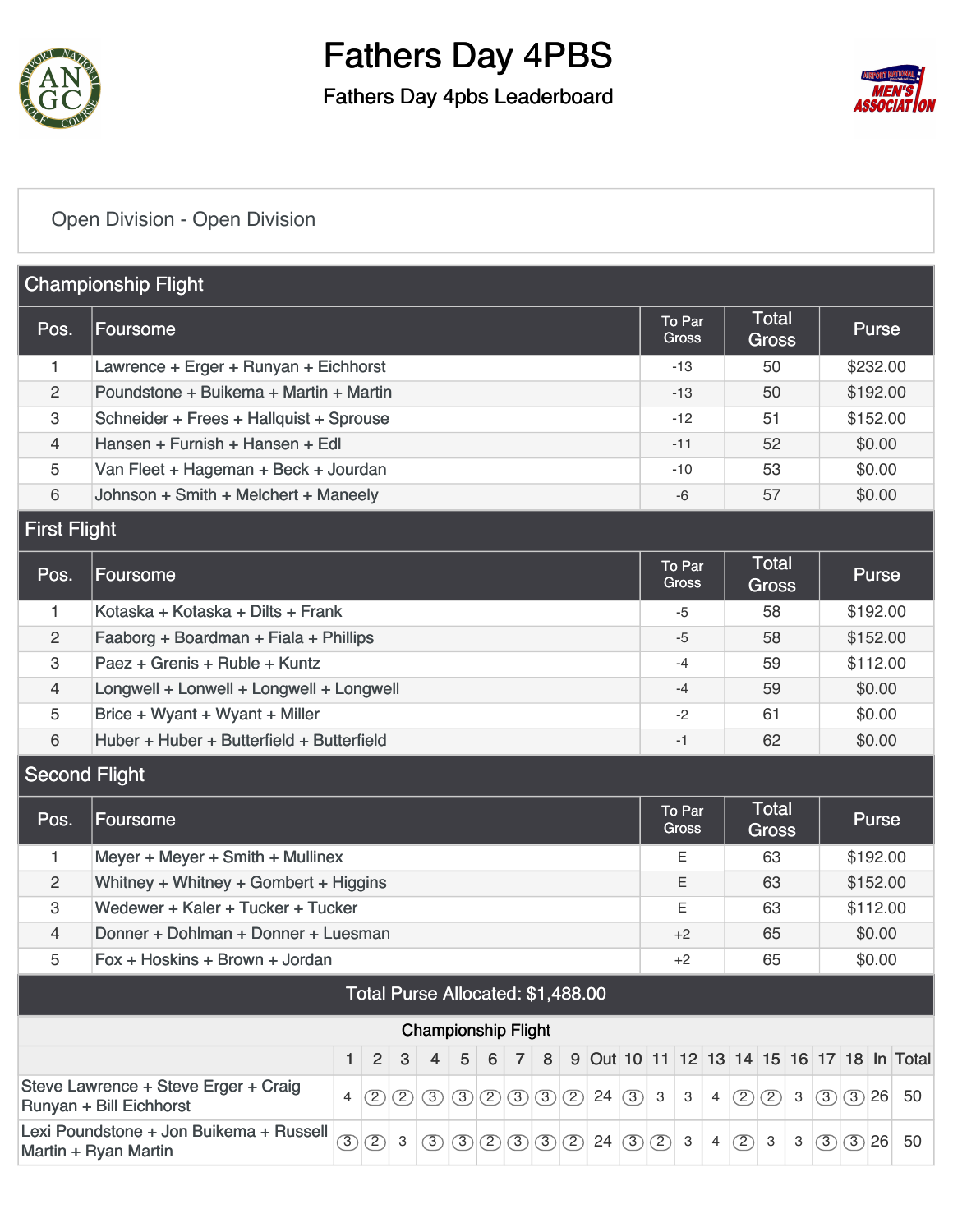

### Fathers Day 4pbs Leaderboard



| Rob Schneider + Rob Frees + Roger<br>Hallquist + Tyson Sprouse      | $\circled{3}$            | 3              | 3              | (3)             | (3)                  | 3                         | (3)            | (3)            | 3              | 27        | (3)            | 3              | 3              | 3                 | (2)            | (2)            | (2)            | (3)                 |                | $(3)$  24 | 51                                            |
|---------------------------------------------------------------------|--------------------------|----------------|----------------|-----------------|----------------------|---------------------------|----------------|----------------|----------------|-----------|----------------|----------------|----------------|-------------------|----------------|----------------|----------------|---------------------|----------------|-----------|-----------------------------------------------|
| Phil Hansen + Craig Furnish + Jacob<br>Hansen + Matt Edl            | $\circled{3}$            | 3              | 3              | $^{\copyright}$ | $\circled{3}$        | (2)                       | $\overline{4}$ | (3)            | 3              | 26        | (3)            | 3              | 3              | (3)               | (2)            | 3              | 3              | (3)                 |                | (3)26     | 52                                            |
| Cody Van Fleet + Steve Hageman + Sid<br>Beck + Colten Jourdan       | 4                        | (2)            | 3              | $\circled{3}$   | (3)                  | (2)                       | (3)            | (3)            | 3              | 26        | $\overline{4}$ | (2)            | $\overline{4}$ | $\circled{3}$     | 3              | 3              | (2)            | (3)                 |                | (3)27     | 53                                            |
| Mark Johnson + Joe Smith + Tyler<br>Melchert + Freddie Maneely      | $\overline{4}$           | (2)            | $\overline{4}$ | $\circled{3}$   | $\overline{4}$       | (2)                       | (3)            | $\overline{4}$ | $\overline{4}$ | 30        | $\sqrt{3}$     | 3              | 3              | $\overline{4}$    | 3              | 3              | (2)            | $\langle 3 $ (3) 27 |                |           | 57                                            |
|                                                                     |                          |                |                |                 | <b>First Flight</b>  |                           |                |                |                |           |                |                |                |                   |                |                |                |                     |                |           |                                               |
|                                                                     | 1                        | $\overline{2}$ | 3              | 4               | 5                    | 6                         | $\overline{7}$ | 8              | 9              | Out 10 11 |                |                |                |                   |                |                |                |                     |                |           | 12   13   14   15   16   17   18   In   Total |
| Ron Kotaska + Ed Kotaska + Dale Dilts +<br><b>Dale Frank</b>        | 3                        | 3              | 3              | (3)             | $\overline{4}$       | 3                         | $\overline{4}$ | $\overline{5}$ | 3              | 31        | (3)            | 3              | 3              | $\overline{4}$    | 3              | 3              | (2)            | $\circled{3}$       |                | $(3)$  27 | 58                                            |
| Jim Faaborg + Dan Boardman + Andy<br>Fiala + Josh Phillips          | $\overline{5}$           | 3              | 3              | $\overline{4}$  | (3)                  | 3                         | (3)            | $\overline{4}$ | (2)            | 30        | $\overline{4}$ | (2)            | $\mathbf{3}$   | (3)               | (2)            | 3              | 3              | $\overline{4}$      | $\overline{4}$ | 28        | 58                                            |
| Alberto Paez + Brock Grenis + Logan<br>Ruble + Kyle Kuntz           | (3)                      | 3              | 3              | $\overline{4}$  | (3)                  | 3                         | $\overline{4}$ | $\overline{4}$ | 3              | 30        | $\overline{4}$ | $\overline{4}$ | $\boxed{4}$    | $\overline{4}$    | (2)            | (2)            | 3              | (3)                 |                | (3)29     | 59                                            |
| Mike Longwell + Dawn Lonwell + Aaron<br>Longwell + Adam Longwell    | 4                        | (2)            | $\overline{4}$ | $\circled{3}$   | (3)                  | 3                         | $\overline{4}$ | (3)            | $\boxed{4}$    | 30        | $\sqrt{3}$     | 3              | 3              | $\overline{4}$    | 3              | 3              | (2)            | $\overline{4}$      | $\overline{4}$ | 29        | 59                                            |
| Alex Brice + Robert Wyant + Justin Wyant<br>+ Caleb Miller          | $\overline{4}$           | $\overline{4}$ | 3              | $\overline{4}$  | $\overline{4}$       | (2)                       | $\circled{3}$  | $\overline{4}$ | $\boxed{4}$    | 32        | (3)            | 3              | 3              | $\overline{4}$    | $\overline{4}$ | 3              | 3              | (3)                 | (3)            | 29        | 61                                            |
| Jason Huber + Mike Huber + Wes<br>Butterfield + Brock Butterfield   | 4                        | 3              | $\overline{4}$ | (3)             | (3)                  | $\ensuremath{\mathsf{3}}$ | (3)            | (3)            | 3              | 29        | $\overline{4}$ | 3              | $\overline{4}$ | $\overline{4}$    | $\overline{4}$ | 3              | $\overline{4}$ | $\overline{4}$      |                | (3)33     | 62                                            |
|                                                                     |                          |                |                |                 | <b>Second Flight</b> |                           |                |                |                |           |                |                |                |                   |                |                |                |                     |                |           |                                               |
|                                                                     | 1                        | $\overline{2}$ | 3              | 4               | 5                    | 6                         | $\overline{7}$ | 8              | 9              | Out 10 11 |                |                |                | 12 13 14 15 16 17 |                |                |                |                     | 18             |           | In Total                                      |
| Nathan Meyer + Greg Meyer + Dave Smith<br>+ Logan Mullinex          | $\overline{4}$           | 3              | 3              | 4               | $\overline{4}$       | 3                         | $\boxed{5}$    | $\overline{4}$ | 3              | 33        | $\overline{4}$ | 3              | 3              | (3)               | $\boxed{4}$    | 3              | $\boxed{4}$    | $\circled{2}$       | $\overline{4}$ | 30        | 63                                            |
| Mitch Whitney + Collin Whitney + Chelsey<br>Gombert + Keith Higgins | $\overline{\mathcal{L}}$ | 3              | 3              | (3)             | $\overline{4}$       | 3                         | $\overline{4}$ | $\overline{4}$ | 3              | 31        | $\overline{5}$ | $\boxed{4}$    | $\boxed{4}$    | $\overline{4}$    | 3              | $\overline{4}$ | (2)            | (3)                 |                | (3)32     | 63                                            |
| Rick Wedewer + Rich Kaler + Mark Tucker<br>+ Denise Tucker          | 4                        | 3              | 3              | 4               | $\overline{4}$       | 3                         | $\overline{4}$ | $\overline{4}$ | (2)            | 31        | $\overline{4}$ | $\boxed{4}$    | 3              | $\overline{4}$    | 3              | $\overline{4}$ | 3              | $\overline{4}$      |                | (3)32     | 63                                            |
| Joel Donner + Darrin Dohlman + Chase<br>Donner + Connor Luesman     | 4                        | 3              | $\overline{4}$ | (3)             | $\overline{4}$       | 3                         | $\overline{4}$ | $\overline{4}$ | $\boxed{5}$    | 34        | $\overline{5}$ | $\overline{4}$ | 3              | (3)               | 3              | $\overline{4}$ | 3              | (3)                 | (3)31          |           | 65                                            |
| Tom Fox + Matt Hoskins + Steve Brown +<br>Joe Jordan                | $\overline{5}$           | $\overline{4}$ | 4              | (3)             | (3)                  | $\sqrt{4}$                | 4              | $\overline{4}$ | 3              | 34        | 4              | 3              | 3              | 4                 | 3              | $\overline{4}$ | 3              | $\circled{3}$       | 4              | 31        | 65                                            |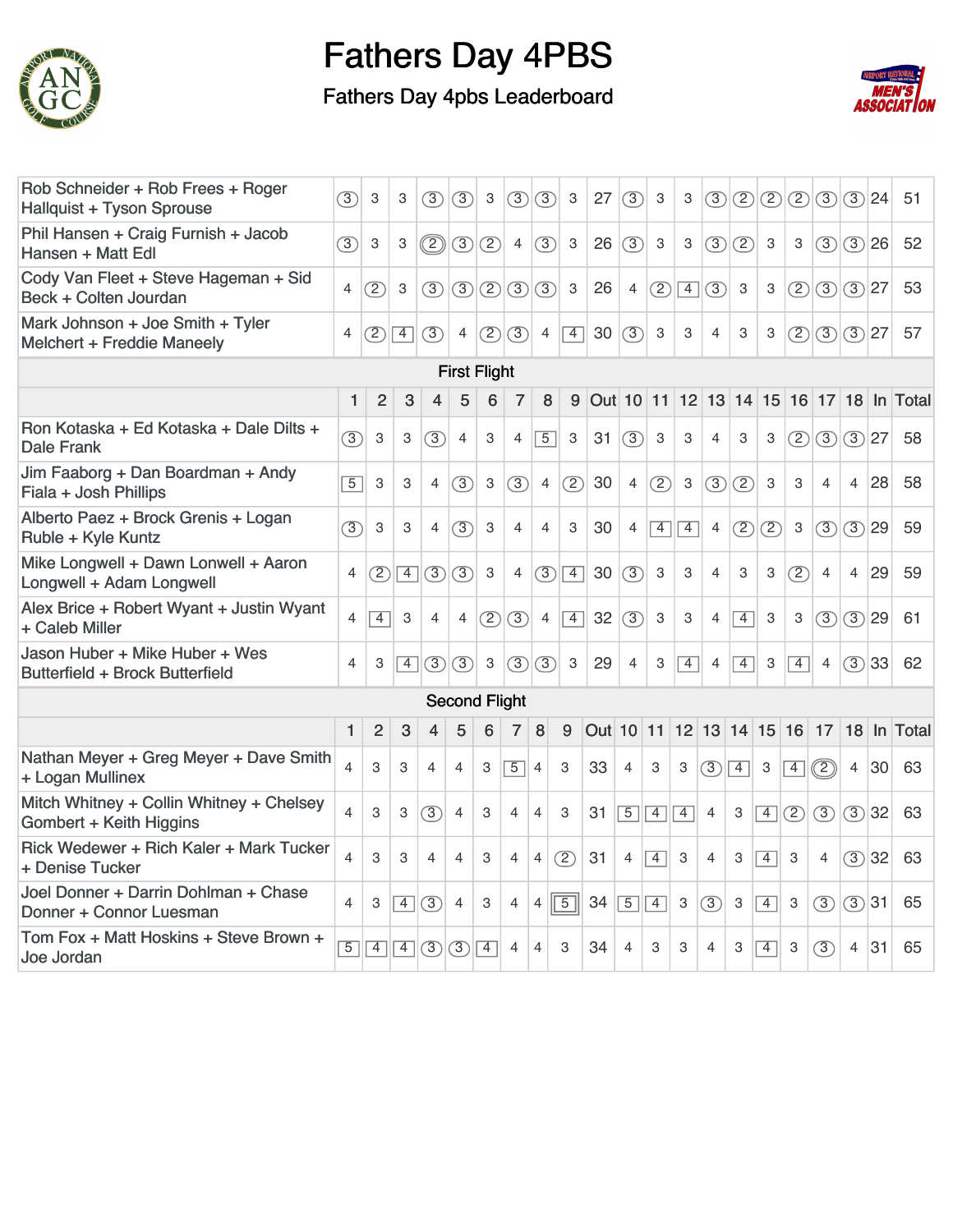

### Fathers Day 4pbs Leaderboard



#### [Senior Division - Senior Division](https://static.golfgenius.com/v2tournaments/8575351855784166261?called_from=&round_index=1)

|               | Senior Championship Flight                     |                |   |     |                |     |                |                |                            |                |    |                |                        |               |                |                |                              |     |                |     |              |                                           |
|---------------|------------------------------------------------|----------------|---|-----|----------------|-----|----------------|----------------|----------------------------|----------------|----|----------------|------------------------|---------------|----------------|----------------|------------------------------|-----|----------------|-----|--------------|-------------------------------------------|
| Pos.          | Foursome                                       |                |   |     |                |     |                |                |                            |                |    |                | To Par<br><b>Gross</b> |               |                |                | <b>Total</b><br><b>Gross</b> |     |                |     | <b>Purse</b> |                                           |
|               | Walden + Sailors + Smith + Esborn              |                |   |     |                |     |                |                |                            |                |    |                | $-5$                   |               |                |                | 58                           |     |                |     | \$176.00     |                                           |
| 2             | Michalec + Clark + Randall + Noonan            |                |   |     |                |     |                |                |                            |                |    |                | $-3$                   |               |                |                | 60                           |     |                |     | \$0.00       |                                           |
|               | Total Purse Allocated: \$176.00                |                |   |     |                |     |                |                |                            |                |    |                |                        |               |                |                |                              |     |                |     |              |                                           |
|               |                                                |                |   |     |                |     |                |                | Senior Championship Flight |                |    |                |                        |               |                |                |                              |     |                |     |              |                                           |
|               |                                                | 1              |   | 2 3 | $\vert$        | 5   | 6              | $\overline{7}$ | 8                          |                |    |                |                        |               |                |                |                              |     |                |     |              | 9 Out 10 11 12 13 14 15 16 17 18 In Total |
| Esborn        | Dave Walden + Jeff Sailors + Jim Smith + Ed    | (3)            | 3 | 3   | $\overline{4}$ | (3) |                | 3(3)           | (3)                        | 3 <sup>1</sup> | 28 | $\overline{4}$ | 3                      | 3             | $\overline{4}$ | $\overline{4}$ | 3                            | (2) | $\overline{4}$ | (3) | 30           | 58                                        |
| <b>Noonan</b> | Mark Michalec + Don Clark + Mark Randall + Tim | $\overline{4}$ | 3 | 3   | 4              | 3)  | 3 <sup>1</sup> | (3)            | $\overline{4}$             | 3              | 30 | 4              | $\overline{4}$         | $\mathcal{D}$ | 4              | 3              | $\overline{4}$               | 3   | 4              | ②   | 30           | 60                                        |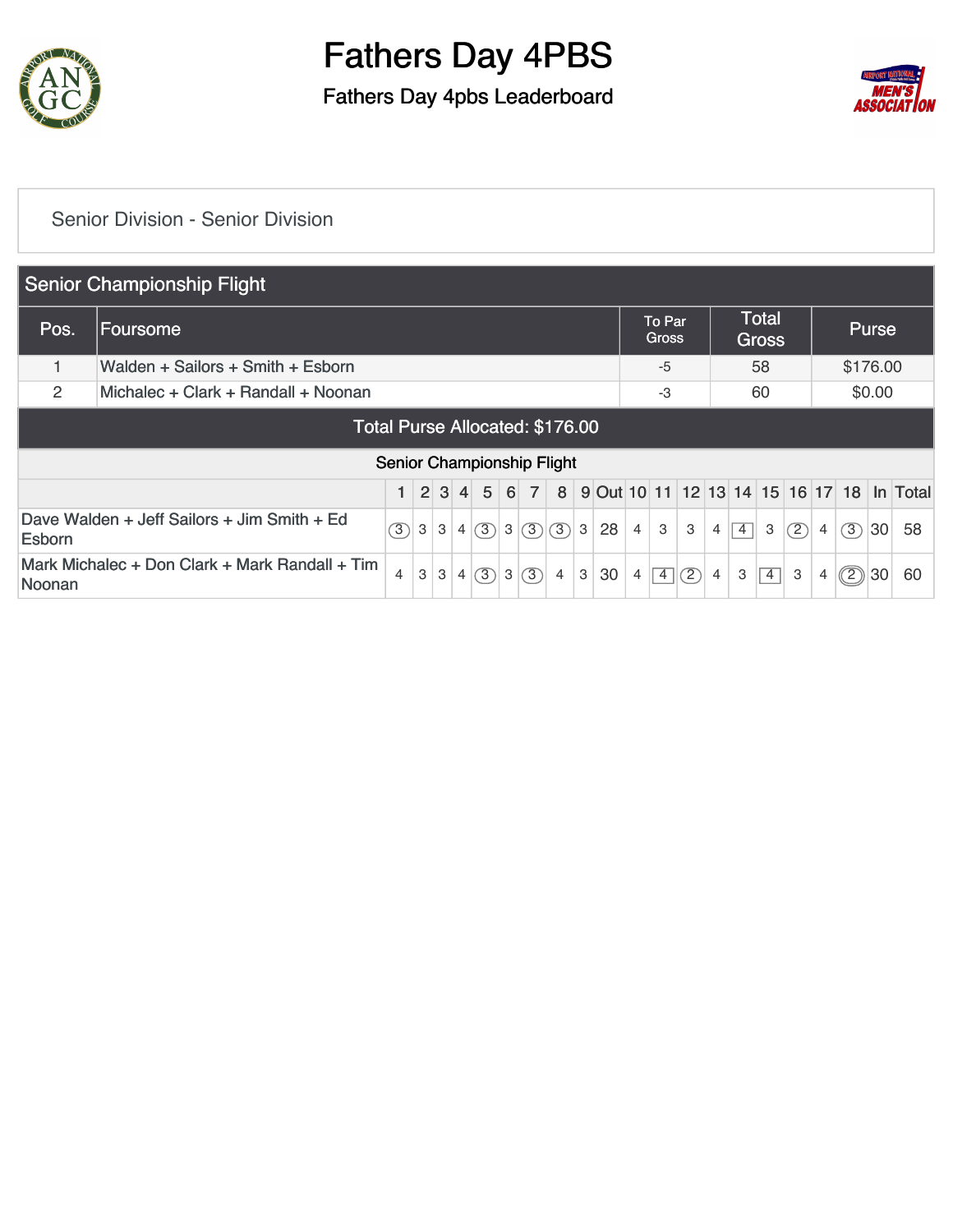

Fathers Day 4pbs Leaderboard



#### [Women's Division - Women's Division](https://static.golfgenius.com/v2tournaments/8575350987932337012?called_from=&round_index=1)

|                                                | <b>Women's Championship Flight</b>          |                                    |   |                 |                |                 |                |                |                |                |    |                        |   |                |                |                              |                |   |                |                |              |                                                 |
|------------------------------------------------|---------------------------------------------|------------------------------------|---|-----------------|----------------|-----------------|----------------|----------------|----------------|----------------|----|------------------------|---|----------------|----------------|------------------------------|----------------|---|----------------|----------------|--------------|-------------------------------------------------|
| Pos.                                           | Foursome                                    |                                    |   |                 |                |                 |                |                |                |                |    | To Par<br><b>Gross</b> |   |                |                | <b>Total</b><br><b>Gross</b> |                |   |                |                | <b>Purse</b> |                                                 |
| Franks + Dinius + Sweet + Crook<br>73<br>$+10$ |                                             |                                    |   |                 |                |                 |                |                |                |                |    |                        |   | \$88.00        |                |                              |                |   |                |                |              |                                                 |
|                                                | Total Purse Allocated: \$88.00              |                                    |   |                 |                |                 |                |                |                |                |    |                        |   |                |                |                              |                |   |                |                |              |                                                 |
|                                                |                                             | <b>Women's Championship Flight</b> |   |                 |                |                 |                |                |                |                |    |                        |   |                |                |                              |                |   |                |                |              |                                                 |
|                                                |                                             | 1 <sup>1</sup>                     |   | $2 \mid 3 \mid$ |                | $4 \mid 5 \mid$ |                |                |                |                |    |                        |   |                |                |                              |                |   |                |                |              | 6 7 8 9 0ut 10 11 12 13 14 15 16 17 18 In Total |
| Joyce Crook                                    | Donna Franks + Nancy Dinius + Linda Sweet + | $\overline{5}$                     | 3 | $\overline{4}$  | $\overline{5}$ | $\overline{5}$  | $\overline{4}$ | $\overline{4}$ | $\overline{4}$ | $\overline{4}$ | 38 | 4                      | 3 | $\overline{4}$ | $\overline{5}$ | $\vert 4 \vert$              | $\overline{4}$ | 3 | $\overline{4}$ | $\overline{4}$ | 35           | 73                                              |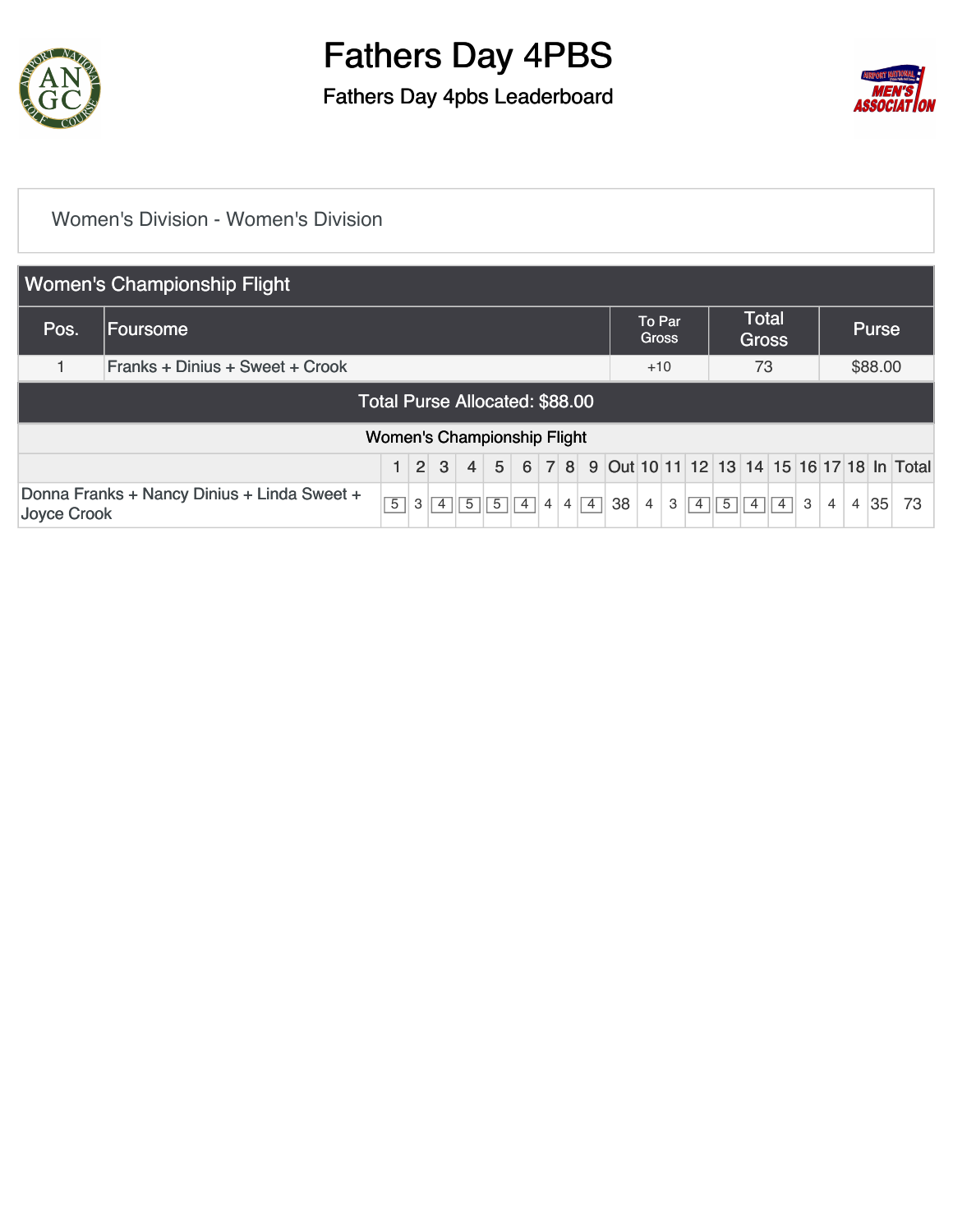

### Fathers Day 4pbs Leaderboard



### [Couples Division - Couples Division](https://static.golfgenius.com/v2tournaments/8575353160481145718?called_from=&round_index=1)

|                | <b>Mixed Championship Flight</b>                                                             |                |                |                |                |                                  |                |                |     |     |    |                |               |                           |                |     |                              |     |                |                |              |                                         |
|----------------|----------------------------------------------------------------------------------------------|----------------|----------------|----------------|----------------|----------------------------------|----------------|----------------|-----|-----|----|----------------|---------------|---------------------------|----------------|-----|------------------------------|-----|----------------|----------------|--------------|-----------------------------------------|
| Pos.           | Foursome                                                                                     |                |                |                |                |                                  |                |                |     |     |    |                |               | To Par<br><b>Gross</b>    |                |     | <b>Total</b><br><b>Gross</b> |     |                |                | <b>Purse</b> |                                         |
|                | Adams + Adams + Adams + Adams                                                                |                |                |                |                |                                  |                |                |     |     |    |                |               | $-7$                      |                |     | 56                           |     |                |                | \$108.00     |                                         |
| $\overline{2}$ | O'Donnell + O'Donnell + O'Donnell + Wagner                                                   |                |                |                |                |                                  |                |                |     |     |    |                |               | $-7$                      |                |     | 56                           |     |                |                | \$68.00      |                                         |
| 3              | Capouch + Kuhl + Kuhl + Capouch                                                              |                |                |                |                |                                  |                |                |     |     |    |                |               | $-6$                      |                |     | 57                           |     |                |                | \$0.00       |                                         |
| 4              | Tjelmeland + Tjelmeland + Tjelmeland + Sedrel                                                |                |                |                |                |                                  |                |                |     |     |    |                |               | $-3$                      |                |     | 60                           |     |                |                | \$0.00       |                                         |
|                | Total Purse Allocated: \$176.00                                                              |                |                |                |                |                                  |                |                |     |     |    |                |               |                           |                |     |                              |     |                |                |              |                                         |
|                |                                                                                              |                |                |                |                | <b>Mixed Championship Flight</b> |                |                |     |     |    |                |               |                           |                |     |                              |     |                |                |              |                                         |
|                |                                                                                              | 1              | $\overline{2}$ | 3              | $\overline{4}$ | 5                                | 6              | $\overline{7}$ | 8   | 9   |    |                |               |                           |                |     |                              |     |                |                |              | Out 10 11 12 13 14 15 16 17 18 In Total |
|                | Ozzie Adams + Brock Adams + Mac<br><b>Adams + Shelly Adams</b>                               | $\circled{3}$  | (2)            | 3              | (3)            | (3)                              | $\overline{4}$ | 4              | 4   | 3   | 29 | (3)            | (2)           | 3                         | $\overline{4}$ | 3   | 3                            | 3   | (3)            | (3)            | 27           | 56                                      |
|                | Mell O'Donnell + Lori O'Donnell + Kandis<br>O'Donnell + Brett Wagner                         | $\overline{4}$ | 3              | 3              | $\circled{3}$  | 3                                | $\mathbf{3}$   | 4              | (3) | (2) | 28 | $\overline{4}$ | $\circled{2}$ | $\ensuremath{\mathsf{3}}$ | $\overline{4}$ | (2) | 3                            | 3   | $\overline{4}$ | (3)            | 28           | 56                                      |
|                | Jared Capouch + Sandy Kuhl + Paul Kuhl +                                                     | 4              | (2)            | $\overline{4}$ | $\overline{4}$ | $\circled{2}$                    | 3              | $\circled{3}$  | 4   | 3   | 29 | $\overline{4}$ | 3             | 3                         | $\overline{4}$ | (2) | 3                            | (2) | 3              | $\overline{4}$ | 28           | 57                                      |
|                | Miranda Capouch<br>Ann Tjelmeland + Lonnie Tjelmeland +<br>Jacob Tjelmeland + Lynette Sedrel |                |                |                | $\overline{4}$ | 3                                | 3              | $\circled{3}$  | 3   | 3   | 29 | 4              | 3             | 3                         | $\overline{4}$ | 3   | $\overline{4}$               | (2) | $\overline{4}$ | $\overline{4}$ | 31           | 60                                      |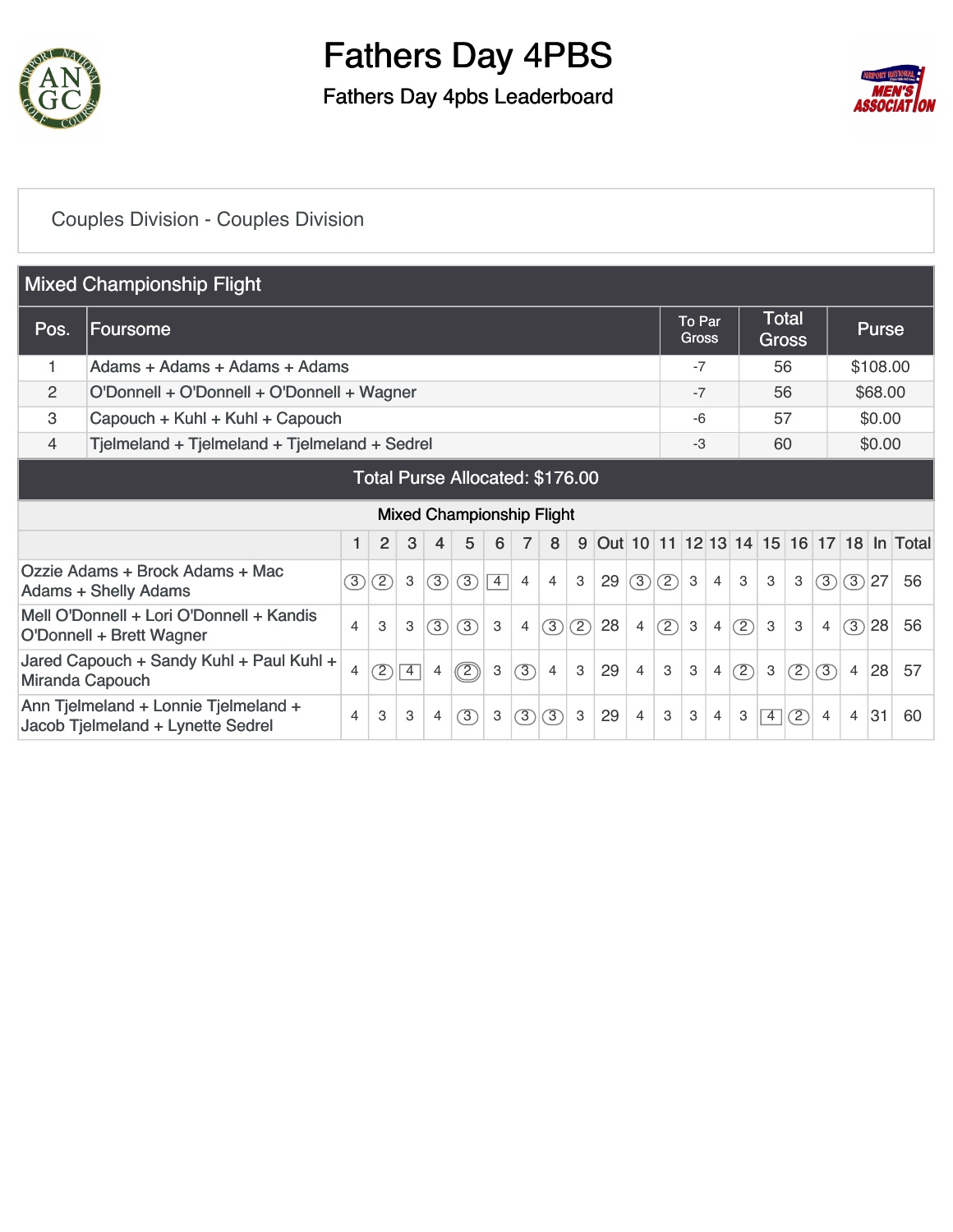

Fathers Day 4pbs Leaderboard



### [Senior Couples Division - Senior Couples Division](https://static.golfgenius.com/v2tournaments/8575354234491405175?called_from=&round_index=1)

|      | <b>Senior Mixed Championship Flight</b>                                                                                                              |                |                |   |                                         |                |                |                |                  |   |    |                |   |                        |                |   |                              |   |                |                |              |                                         |
|------|------------------------------------------------------------------------------------------------------------------------------------------------------|----------------|----------------|---|-----------------------------------------|----------------|----------------|----------------|------------------|---|----|----------------|---|------------------------|----------------|---|------------------------------|---|----------------|----------------|--------------|-----------------------------------------|
| Pos. | Foursome                                                                                                                                             |                |                |   |                                         |                |                |                |                  |   |    |                |   | To Par<br><b>Gross</b> |                |   | <b>Total</b><br><b>Gross</b> |   |                |                | <b>Purse</b> |                                         |
|      | McDade + McDade + Haendler + Haendler                                                                                                                |                |                |   |                                         |                |                |                |                  |   |    |                |   | $-5$                   |                |   | 58                           |   |                |                | \$108.00     |                                         |
| 2    | Hindman + Hindman + Ahee + Herman                                                                                                                    |                |                |   |                                         |                |                |                |                  |   |    |                |   | $+1$                   |                |   | 64                           |   |                |                | \$68.00      |                                         |
| 3    | Miller + Miller + Barnes + Barnes                                                                                                                    |                |                |   |                                         |                |                |                |                  |   |    |                |   | $+2$                   |                |   | 65                           |   |                |                | \$0.00       |                                         |
| 4    | 66<br>Deupree + Deupree + Kennedy + Kennedy<br>\$0.00<br>$+3$                                                                                        |                |                |   |                                         |                |                |                |                  |   |    |                |   |                        |                |   |                              |   |                |                |              |                                         |
|      | Total Purse Allocated: \$176.00                                                                                                                      |                |                |   |                                         |                |                |                |                  |   |    |                |   |                        |                |   |                              |   |                |                |              |                                         |
|      |                                                                                                                                                      |                |                |   | <b>Senior Mixed Championship Flight</b> |                |                |                |                  |   |    |                |   |                        |                |   |                              |   |                |                |              |                                         |
|      |                                                                                                                                                      | 1              | $\overline{2}$ | 3 | 4                                       | 5              | 6              | $\overline{7}$ | 8                | 9 |    |                |   |                        |                |   |                              |   |                |                |              | Out 10 11 12 13 14 15 16 17 18 In Total |
|      | Jim McDade + Mary McDade + Rik Haendler<br>+ Brenda Haendler                                                                                         | $\overline{4}$ | 3              | 3 | $\overline{4}$                          | (3)            | (2)            | (3)            | (3)              | 3 | 28 | $\overline{4}$ | 3 | (2)                    | (3)            | 3 | $\overline{4}$               | 3 | $\overline{4}$ | $\overline{4}$ | 30           | 58                                      |
|      | Cassie Hindman + Keith Hindman + Donna<br>(3)<br>(3)<br>3<br>$\overline{4}$<br>$\overline{4}$<br>Ahee + George Herman                                |                |                |   |                                         |                |                |                |                  |   | 32 | 4              | 3 | 3                      | $\overline{5}$ | 3 | 3                            | 3 | $\overline{4}$ | $\overline{4}$ | 32           | 64                                      |
|      | Bob Miller + Linda Miller + Tom Barnes +<br>$\circled{3}$<br>$\overline{5}$<br>3<br>$\overline{4}$<br>3<br>$\overline{4}$<br><b>Christine Barnes</b> |                |                |   |                                         |                |                |                | $\overline{4}$   | 3 | 34 | $\overline{5}$ | 3 | 3                      | 4              | 3 | 3                            | 3 | $\overline{4}$ | (3)            | 31           | 65                                      |
|      | Mike Deupree + Kathy Deupree + Anne<br>Kennedy + Kennedy                                                                                             | $\overline{5}$ | 3              | 3 | $\overline{4}$                          | $\overline{4}$ | $\overline{4}$ | $\overline{4}$ | $\left(3\right)$ | 3 | 33 | 4              | 4 | $\overline{4}$         | 4              | 3 | 3                            | 4 | $\overline{4}$ | (3)            | 33           | 66                                      |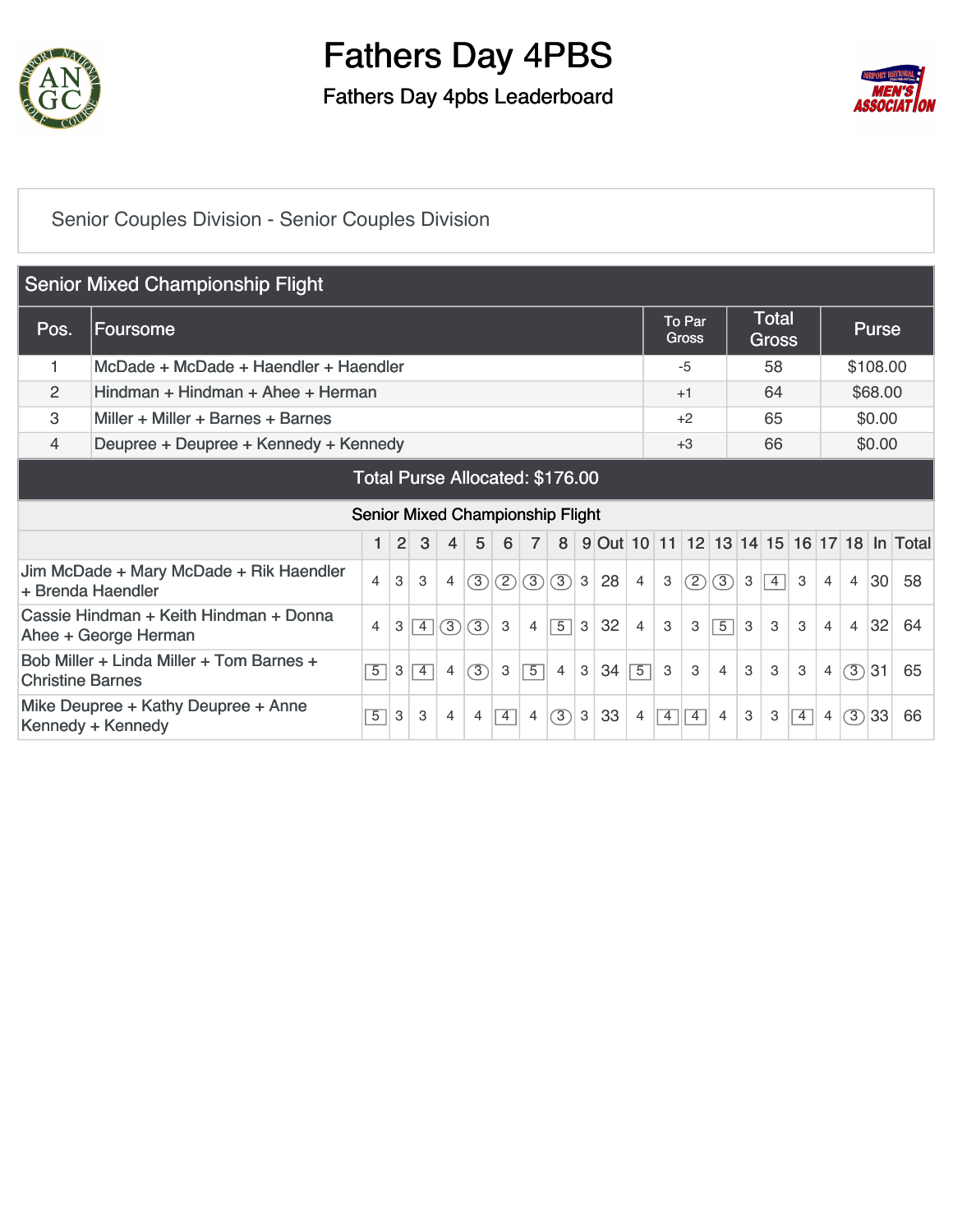

Fathers Day 4pbs Leaderboard



### [Skins - Skins](https://static.golfgenius.com/v2tournaments/8575355383697146744?called_from=&round_index=1)

| Foursome |   |                |                                                                 |                                                                                                                                    |     |   |   |  |  | <b>Skins</b>                                       |  |            | <b>Purse</b>                  |  |  |  | <b>Details</b>                                                                            |             |  |
|----------|---|----------------|-----------------------------------------------------------------|------------------------------------------------------------------------------------------------------------------------------------|-----|---|---|--|--|----------------------------------------------------|--|------------|-------------------------------|--|--|--|-------------------------------------------------------------------------------------------|-------------|--|
|          |   |                | Mark Michalec + Don Clark + Mark Randall + Tim Noonan           |                                                                                                                                    |     |   |   |  |  | 2                                                  |  |            | \$152.00                      |  |  |  | Birdie on 12, Eagle on 18                                                                 |             |  |
|          |   |                | Nathan Meyer + Greg Meyer + Dave Smith + Logan Mullinex         |                                                                                                                                    |     |   |   |  |  | 1                                                  |  |            | \$76.00                       |  |  |  | Eagle on 17                                                                               |             |  |
|          |   |                | Steve Lawrence + Steve Erger + Craig Runyan + Bill Eichhorst    |                                                                                                                                    |     |   |   |  |  | 1                                                  |  |            | \$76.00                       |  |  |  | Birdie on 3                                                                               |             |  |
|          |   |                | Phil Hansen + Craig Furnish + Jacob Hansen + Matt Edl           |                                                                                                                                    |     |   |   |  |  | 1                                                  |  |            | \$76.00                       |  |  |  | Eagle on 4                                                                                |             |  |
|          |   |                |                                                                 |                                                                                                                                    |     |   |   |  |  | Total Purse Allocated: \$380.00                    |  |            |                               |  |  |  |                                                                                           |             |  |
|          |   | Hole Par Score | Won                                                             |                                                                                                                                    |     |   |   |  |  |                                                    |  | <b>Tie</b> |                               |  |  |  |                                                                                           |             |  |
| 1        | 4 | 3              |                                                                 |                                                                                                                                    |     |   |   |  |  |                                                    |  |            | Smith + Ed Esborn and 4 other |  |  |  | Alberto Paez + Brock Grenis + Logan Ruble + Kyle Kuntz, Dave Walden + Jeff Sailors + Jim  |             |  |
| 2        | 3 | 2              |                                                                 |                                                                                                                                    |     |   |   |  |  | Buikema + Russell Martin + Ryan Martin and 3 other |  |            |                               |  |  |  | Cody Van Fleet + Steve Hageman + Sid Beck + Colten Jourdan, Lexi Poundstone + Jon         |             |  |
| 3        | 3 | 2              | Steve Lawrence + Steve Erger + Craig<br>Runyan + Bill Eichhorst |                                                                                                                                    |     |   |   |  |  |                                                    |  |            |                               |  |  |  |                                                                                           |             |  |
| 4        | 4 | 2              | Phil Hansen + Craig Furnish + Jacob<br>Hansen + Matt Edl        |                                                                                                                                    |     |   |   |  |  |                                                    |  |            |                               |  |  |  |                                                                                           |             |  |
| 5        | 4 | 3              |                                                                 | Alberto Paez + Brock Grenis + Logan Ruble + Kyle Kuntz, Cody Van Fleet + Steve Hageman<br>+ Sid Beck + Colten Jourdan and 10 other |     |   |   |  |  |                                                    |  |            |                               |  |  |  |                                                                                           |             |  |
| 6        | 3 | 2              |                                                                 | Alex Brice + Robert Wyant + Justin Wyant + Caleb Miller, Cody Van Fleet + Steve Hageman +<br>Sid Beck + Colten Jourdan and 4 other |     |   |   |  |  |                                                    |  |            |                               |  |  |  |                                                                                           |             |  |
| 7        | 4 | 3              |                                                                 |                                                                                                                                    |     |   |   |  |  | Sid Beck + Colten Jourdan and 8 other              |  |            |                               |  |  |  | Alex Brice + Robert Wyant + Justin Wyant + Caleb Miller, Cody Van Fleet + Steve Hageman + |             |  |
| 8        | 4 | 3              |                                                                 |                                                                                                                                    |     |   |   |  |  | Jim Smith + Ed Esborn and 6 other                  |  |            |                               |  |  |  | Cody Van Fleet + Steve Hageman + Sid Beck + Colten Jourdan, Dave Walden + Jeff Sailors +  |             |  |
| 9        | 3 | 2              |                                                                 |                                                                                                                                    |     |   |   |  |  | Russell Martin + Ryan Martin and 2 other           |  |            |                               |  |  |  | Jim Faaborg + Dan Boardman + Andy Fiala + Josh Phillips, Lexi Poundstone + Jon Buikema +  |             |  |
| 10       | 4 | 3              |                                                                 |                                                                                                                                    |     |   |   |  |  | Russell Martin + Ryan Martin and 6 other           |  |            |                               |  |  |  | Alex Brice + Robert Wyant + Justin Wyant + Caleb Miller, Lexi Poundstone + Jon Buikema +  |             |  |
| 11       | 3 | 2              |                                                                 |                                                                                                                                    |     |   |   |  |  | Boardman + Andy Fiala + Josh Phillips and 1 other  |  |            |                               |  |  |  | Cody Van Fleet + Steve Hageman + Sid Beck + Colten Jourdan, Jim Faaborg + Dan             |             |  |
| 12       | 3 | 2              | Mark Michalec + Don Clark + Mark<br>Randall + Tim Noonan        |                                                                                                                                    |     |   |   |  |  |                                                    |  |            |                               |  |  |  |                                                                                           |             |  |
| 13       | 4 | 3              |                                                                 |                                                                                                                                    |     |   |   |  |  | Boardman + Andy Fiala + Josh Phillips and 4 other  |  |            |                               |  |  |  | Cody Van Fleet + Steve Hageman + Sid Beck + Colten Jourdan, Jim Faaborg + Dan             |             |  |
| 14       | 3 | 2              |                                                                 |                                                                                                                                    |     |   |   |  |  | Andy Fiala + Josh Phillips and 4 other             |  |            |                               |  |  |  | Alberto Paez + Brock Grenis + Logan Ruble + Kyle Kuntz, Jim Faaborg + Dan Boardman +      |             |  |
| 15       | 3 | 2              |                                                                 |                                                                                                                                    |     |   |   |  |  | Roger Hallquist + Tyson Sprouse and 1 other        |  |            |                               |  |  |  | Alberto Paez + Brock Grenis + Logan Ruble + Kyle Kuntz, Rob Schneider + Rob Frees +       |             |  |
| 16       | 3 | 2              |                                                                 |                                                                                                                                    |     |   |   |  |  | Jim Smith + Ed Esborn and 5 other                  |  |            |                               |  |  |  | Cody Van Fleet + Steve Hageman + Sid Beck + Colten Jourdan, Dave Walden + Jeff Sailors +  |             |  |
| 17       | 4 | 2              | Nathan Meyer + Greg Meyer + Dave<br>Smith + Logan Mullinex      |                                                                                                                                    |     |   |   |  |  |                                                    |  |            |                               |  |  |  |                                                                                           |             |  |
| 18       | 4 | 2              | Mark Michalec + Don Clark + Mark<br>Randall + Tim Noonan        |                                                                                                                                    |     |   |   |  |  |                                                    |  |            |                               |  |  |  |                                                                                           |             |  |
|          |   |                |                                                                 |                                                                                                                                    | 1 2 | 3 | 4 |  |  |                                                    |  |            |                               |  |  |  | 5 6 7 8 9 Out 10 11 12 13 14 15 16 17                                                     | 18 In Total |  |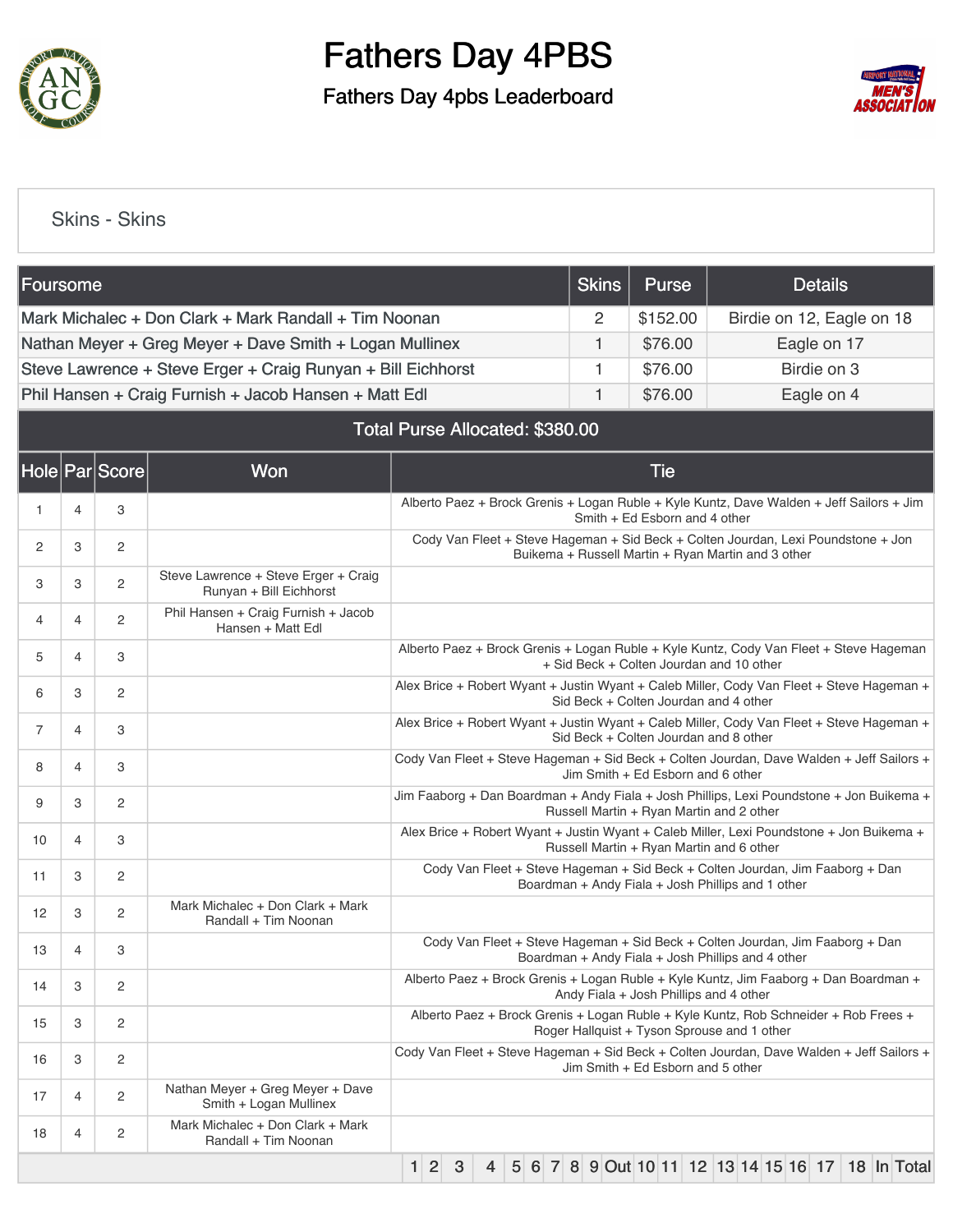

### Fathers Day 4pbs Leaderboard



| Noonan                   | Mark Michalec + Don Clark + Mark Randall + Tim           |  | 4              | 3              | 3              | 4                         | 3              | 3              | 3                         | $\overline{4}$            | 3                | 0            | 4                         | $\overline{4}$ | $\binom{2}{ }$ | 4              | 3                        | $\overline{4}$            | 3              | 4              | $^{\prime}$ <sup>2</sup> | 2              | 2        |
|--------------------------|----------------------------------------------------------|--|----------------|----------------|----------------|---------------------------|----------------|----------------|---------------------------|---------------------------|------------------|--------------|---------------------------|----------------|----------------|----------------|--------------------------|---------------------------|----------------|----------------|--------------------------|----------------|----------|
| <b>Mullinex</b>          | Nathan Meyer + Greg Meyer + Dave Smith + Logan           |  | 4              | 3              | 3              | $\overline{4}$            | 4              | 3              | 5                         | $\overline{4}$            | 3                | 0            | $\overline{4}$            | 3              | 3              | 3              | $\overline{4}$           | $\,3$                     | $\overline{4}$ | (2)            | $\overline{4}$           | 1              | 1        |
| <b>Bill Eichhorst</b>    | Steve Lawrence + Steve Erger + Craig Runyan +            |  | 4              | $\overline{2}$ | $\binom{2}{ }$ | $\ensuremath{\mathsf{3}}$ | 3              | $\overline{2}$ | $\ensuremath{\mathsf{3}}$ | 3                         | $\overline{c}$   | $\mathbf{1}$ | 3                         | 3              | 3              | $\overline{4}$ | $\overline{c}$           | $\overline{2}$            | 3              | 3              | 3                        | 0              | 1        |
| Edl                      | Phil Hansen + Craig Furnish + Jacob Hansen + Matt        |  | 3              | 3              | 3              | (2)                       | 3              | $\overline{c}$ | 4                         | $\ensuremath{\mathsf{3}}$ | 3                | 1            | 3                         | 3              | 3              | 3              | 2                        | 3                         | 3              | 3              | 3                        | 0              | 1        |
| + Keith Higgins          | Mitch Whitney + Collin Whitney + Chelsey Gombert         |  | $\overline{4}$ | 3              | 3              | 3                         | 4              | 3              | 4                         | 4                         | 3                | 0            | 5                         | $\overline{4}$ | 4              | 4              | 3                        | $\overline{4}$            | $\overline{2}$ | 3              | 3                        | $\Omega$       | 0        |
| <b>Ryan Martin</b>       | Lexi Poundstone + Jon Buikema + Russell Martin +         |  | 3              | 2              | 3              | 3                         | 3              | $\overline{2}$ | 3                         | 3                         | $\overline{2}$   | 0            | 3                         | $\overline{2}$ | 3              | 4              | $\overline{2}$           | 3                         | 3              | 3              | 3                        | $\Omega$       | 0        |
| Esborn                   | Dave Walden + Jeff Sailors + Jim Smith + Ed              |  | 3              | 3              | 3              | $\overline{4}$            | 3              | 3              | 3                         | 3                         | 3                | 0            | $\overline{4}$            | 3              | 3              | 4              | $\overline{4}$           | 3                         | $\overline{2}$ | $\overline{4}$ | 3                        | $\Omega$       | 0        |
| Frank                    | Ron Kotaska + Ed Kotaska + Dale Dilts + Dale             |  | 3              | 3              | 3              | 3                         | 4              | 3              | $\overline{4}$            | 5                         | 3                | 0            | 3                         | 3              | 3              | 4              | 3                        | 3                         | 2              | 3              | 3                        | 0              | 0        |
| Jordan                   | Tom Fox + Matt Hoskins + Steve Brown + Joe               |  | 5              | 4              | $\overline{4}$ | 3                         | 3              | $\overline{4}$ | $\overline{4}$            | $\overline{4}$            | 3                | $\mathbf{0}$ | $\overline{4}$            | 3              | 3              | 4              | 3                        | $\overline{4}$            | 3              | 3              | 4                        | 0              | 0        |
| <b>Colten Jourdan</b>    | Cody Van Fleet + Steve Hageman + Sid Beck +              |  | 4              | 2              | 3              | 3                         | 3              | $\overline{2}$ | 3                         | 3                         | 3                | 0            | 4                         | $\overline{c}$ | $\overline{4}$ | 3              | 3                        | 3                         | $\overline{2}$ | 3              | 3                        | 0              | 0        |
| <b>Phillips</b>          | Jim Faaborg + Dan Boardman + Andy Fiala + Josh           |  | 5              | 3              | 3              | $\overline{4}$            | 3              | 3              | 3                         | $\overline{4}$            | $\overline{2}$   | 0            | $\overline{4}$            | $\sqrt{2}$     | 3              | 3              | 2                        | 3                         | 3              | 4              | 4                        | 0              | 0        |
| <b>Connor Luesman</b>    | Joel Donner + Darrin Dohlman + Chase Donner +            |  | 4              | 3              | $\overline{4}$ | 3                         | 4              | 3              | $\overline{4}$            | 4                         | 5                | 0            | 5                         | $\overline{4}$ | 3              | 3              | 3                        | 4                         | 3              | 3              | 3                        | $\Omega$       | 0        |
| <b>Freddie Maneely</b>   | Mark Johnson + Joe Smith + Tyler Melchert +              |  | 4              | 2              | $\overline{4}$ | 3                         | 4              | $\overline{2}$ | 3                         | $\overline{4}$            | $\overline{4}$   | $\mathbf{0}$ | 3                         | 3              | 3              | 4              | 3                        | 3                         | 2              | 3              | 3                        | 0              | 0        |
| <b>Miller</b>            | Alex Brice + Robert Wyant + Justin Wyant + Caleb         |  | 4              | $\overline{4}$ | 3              | $\overline{4}$            | 4              | $\overline{2}$ | 3                         | $\overline{4}$            | $\overline{4}$   | $\mathbf{0}$ | 3                         | 3              | 3              | 4              | $\overline{\mathcal{L}}$ | 3                         | 3              | 3              | 3                        | $\Omega$       | 0        |
| <b>Tyson Sprouse</b>     | Rob Schneider + Rob Frees + Roger Hallquist +            |  | 3              | 3              | 3              | 3                         | 3              | 3              | 3                         | 3                         | 3                | 0            | 3                         | 3              | 3              | 3              | 2                        | 2                         | $\overline{2}$ | 3              | 3                        | 0              | 0        |
| <b>Tucker</b>            | Rick Wedewer + Rich Kaler + Mark Tucker + Denise         |  | 4              | 3              | 3              | 4                         | 4 <sup>1</sup> | 3              | $\overline{4}$            |                           | $4 \overline{2}$ | $\Omega$     | $\overline{4}$            | $\overline{4}$ | 3              | 4              | 3                        | $\overline{4}$            | 3              | $\overline{4}$ | 3                        | 0 <sup>1</sup> | $\Omega$ |
| <b>Adam Longwell</b>     | Mike Longwell + Dawn Lonwell + Aaron Longwell +          |  | $\overline{4}$ | $\overline{c}$ | $\overline{4}$ | 3                         | 3              | 3              | $\overline{4}$            | 3                         | $\overline{4}$   | $\mathbf 0$  | $\ensuremath{\mathsf{3}}$ | 3              | 3              | 4              | 3                        | 3                         | 2              | $\overline{4}$ | 4                        | 0              | 0        |
| Kuntz                    | Alberto Paez + Brock Grenis + Logan Ruble + Kyle         |  | 3              | 3              | 3              | $\overline{4}$            | 3              | 3              | $\overline{4}$            | $\overline{4}$            | 3                | $\mathbf 0$  | $\overline{4}$            | $\overline{4}$ | $\overline{4}$ | $\overline{4}$ | $\overline{2}$           | 2                         | 3              | 3              | 3                        | $\Omega$       | 0        |
| <b>Brock Butterfield</b> | Jason Huber + Mike Huber + Wes Butterfield +             |  | 4              | $\mathbf{3}$   | $\overline{4}$ | 3                         | 3              | 3              | 3                         | $\mathbf{3}$              | $\vert 3 \vert$  | $\mathbf 0$  | 4                         | 3              | $\overline{4}$ | 4              | $\overline{4}$           | $\ensuremath{\mathsf{3}}$ | $\overline{4}$ | $\overline{4}$ | 3                        | $\mathbf 0$    | 0        |
|                          | <b>Starting Hole Start Hole</b><br>Eagle or Better Eagle |  |                |                |                |                           |                |                |                           |                           | Par              |              | Bogey                     |                |                |                |                          |                           |                |                |                          |                |          |

Double Bogey or Worse Dbl. Bogey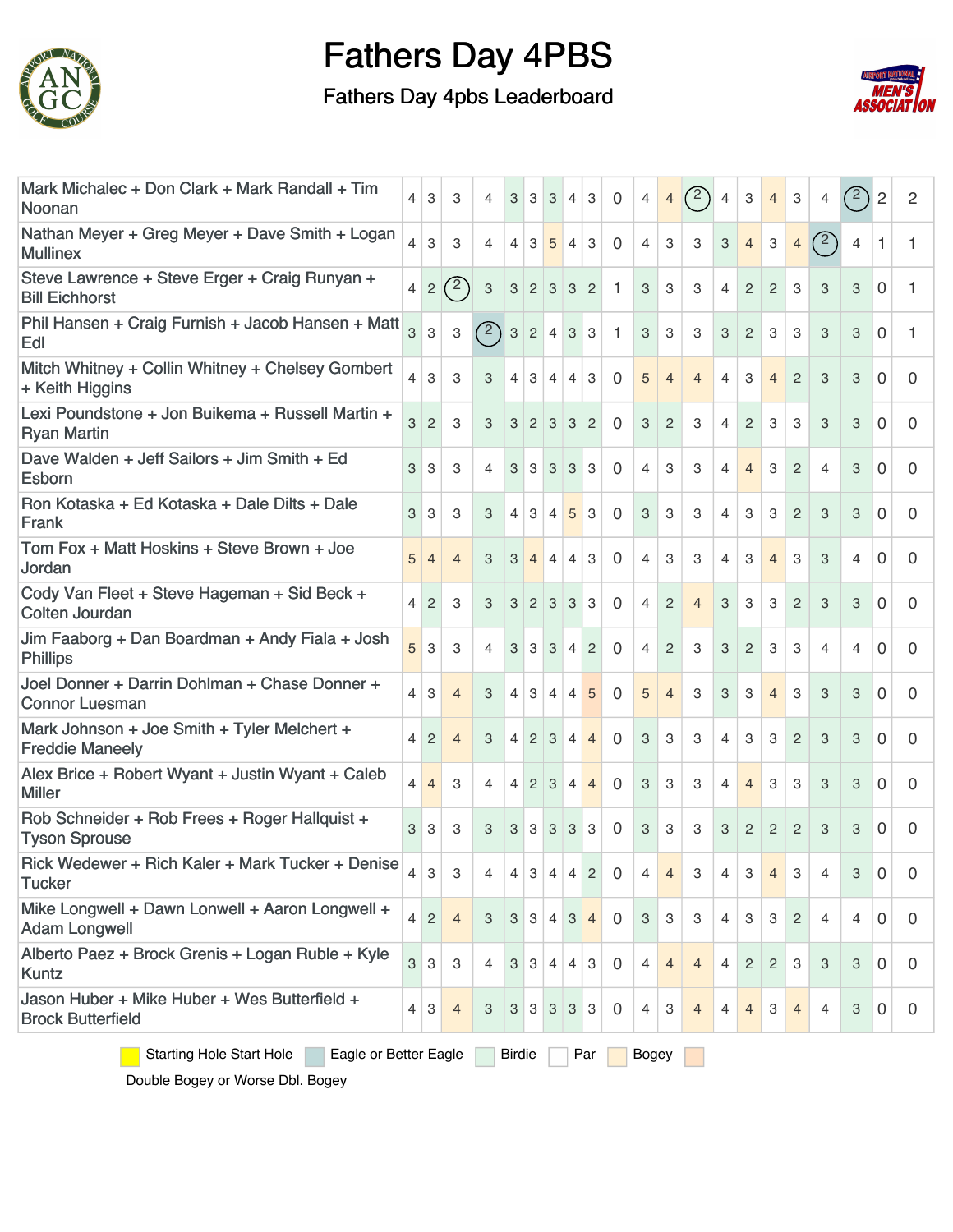

### Fathers Day 4pbs Leaderboard



### [Couples Skins - Couples Skins](https://static.golfgenius.com/v2tournaments/8575356311208756089?called_from=&round_index=1)

| Foursome                                                          |   | Skins   Purse | <b>Details</b>                          |
|-------------------------------------------------------------------|---|---------------|-----------------------------------------|
|                                                                   |   |               |                                         |
| Jim McDade + Mary McDade + Rik Haendler + Brenda Haendler         | 3 | \$68.57       | Birdie on 6, Birdie on 12, Birdie on 13 |
| Ozzie Adams + Brock Adams + Mac Adams + Shelly Adams              |   | \$45.71       | Birdie on 1, Birdie on 10               |
| Jared Capouch + Sandy Kuhl + Paul Kuhl + Miranda Capouch          |   | \$22.86       | Eagle on 5                              |
| Mell O'Donnell + Lori O'Donnell + Kandis O'Donnell + Brett Wagner |   | \$22.86       | Birdie on 9                             |

#### Total Purse Allocated: \$160.00

|    |   | Hole Par Score | Won                                                                  | <b>Tie</b>                                                                                                                                       |
|----|---|----------------|----------------------------------------------------------------------|--------------------------------------------------------------------------------------------------------------------------------------------------|
| 1  | 4 | 3              | Ozzie Adams + Brock Adams + Mac<br>Adams + Shelly Adams              |                                                                                                                                                  |
| 2  | 3 | $\overline{c}$ |                                                                      | Jared Capouch + Sandy Kuhl + Paul Kuhl + Miranda Capouch and Ozzie Adams + Brock<br>Adams + Mac Adams + Shelly Adams                             |
| 3  | 3 | 3              |                                                                      | Ann Tjelmeland + Lonnie Tjelmeland + Jacob Tjelmeland + Lynette Sedrel, Jim McDade +<br>Mary McDade + Rik Haendler + Brenda Haendler and 3 other |
| 4  | 4 | 3              |                                                                      | Cassie Hindman + Keith Hindman + Donna Ahee + George Herman, Mell O'Donnell + Lori<br>O'Donnell + Kandis O'Donnell + Brett Wagner and 1 other    |
| 5  | 4 | $\overline{c}$ | Jared Capouch + Sandy Kuhl + Paul Kuhl<br>+ Miranda Capouch          |                                                                                                                                                  |
| 6  | 3 | $\overline{2}$ | Jim McDade + Mary McDade + Rik<br>Haendler + Brenda Haendler         |                                                                                                                                                  |
| 7  | 4 | 3              |                                                                      | Ann Tjelmeland + Lonnie Tjelmeland + Jacob Tjelmeland + Lynette Sedrel, Jared Capouch +<br>Sandy Kuhl + Paul Kuhl + Miranda Capouch and 1 other  |
| 8  | 4 | 3              |                                                                      | Ann Tjelmeland + Lonnie Tjelmeland + Jacob Tjelmeland + Lynette Sedrel, Jim McDade +<br>Mary McDade + Rik Haendler + Brenda Haendler and 2 other |
| 9  | 3 | 2              | Mell O'Donnell + Lori O'Donnell + Kandis<br>O'Donnell + Brett Wagner |                                                                                                                                                  |
| 10 | 4 | 3              | Ozzie Adams + Brock Adams + Mac<br>Adams + Shelly Adams              |                                                                                                                                                  |
| 11 | 3 | 2              |                                                                      | Mell O'Donnell + Lori O'Donnell + Kandis O'Donnell + Brett Wagner and Ozzie Adams + Brock<br>Adams + Mac Adams + Shelly Adams                    |
| 12 | 3 | 2              | Jim McDade + Mary McDade + Rik<br>Haendler + Brenda Haendler         |                                                                                                                                                  |
| 13 | 4 | 3              | Jim McDade + Mary McDade + Rik<br>Haendler + Brenda Haendler         |                                                                                                                                                  |
| 14 | 3 | 2              |                                                                      | Jared Capouch + Sandy Kuhl + Paul Kuhl + Miranda Capouch and Mell O'Donnell + Lori<br>O'Donnell + Kandis O'Donnell + Brett Wagner                |
| 15 | 3 | 3              |                                                                      | Bob Miller + Linda Miller + Tom Barnes + Christine Barnes, Cassie Hindman + Keith Hindman<br>+ Donna Ahee + George Herman and 4 other            |
| 16 | 3 | 2              |                                                                      | Ann Tjelmeland + Lonnie Tjelmeland + Jacob Tjelmeland + Lynette Sedrel and Jared Capouch<br>+ Sandy Kuhl + Paul Kuhl + Miranda Capouch           |
| 17 | 4 | 3              |                                                                      | Jared Capouch + Sandy Kuhl + Paul Kuhl + Miranda Capouch and Ozzie Adams + Brock<br>Adams + Mac Adams + Shelly Adams                             |
| 18 | 4 | 3              |                                                                      | Bob Miller + Linda Miller + Tom Barnes + Christine Barnes, Mell O'Donnell + Lori O'Donnell +<br>Kandis O'Donnell + Brett Wagner and 2 other      |
|    |   |                |                                                                      | 2 3 <br>5<br>6<br>7 8<br>9 Out 10 11 12 13 14 15 16 17 18 In Total<br>$\vert$<br>1.                                                              |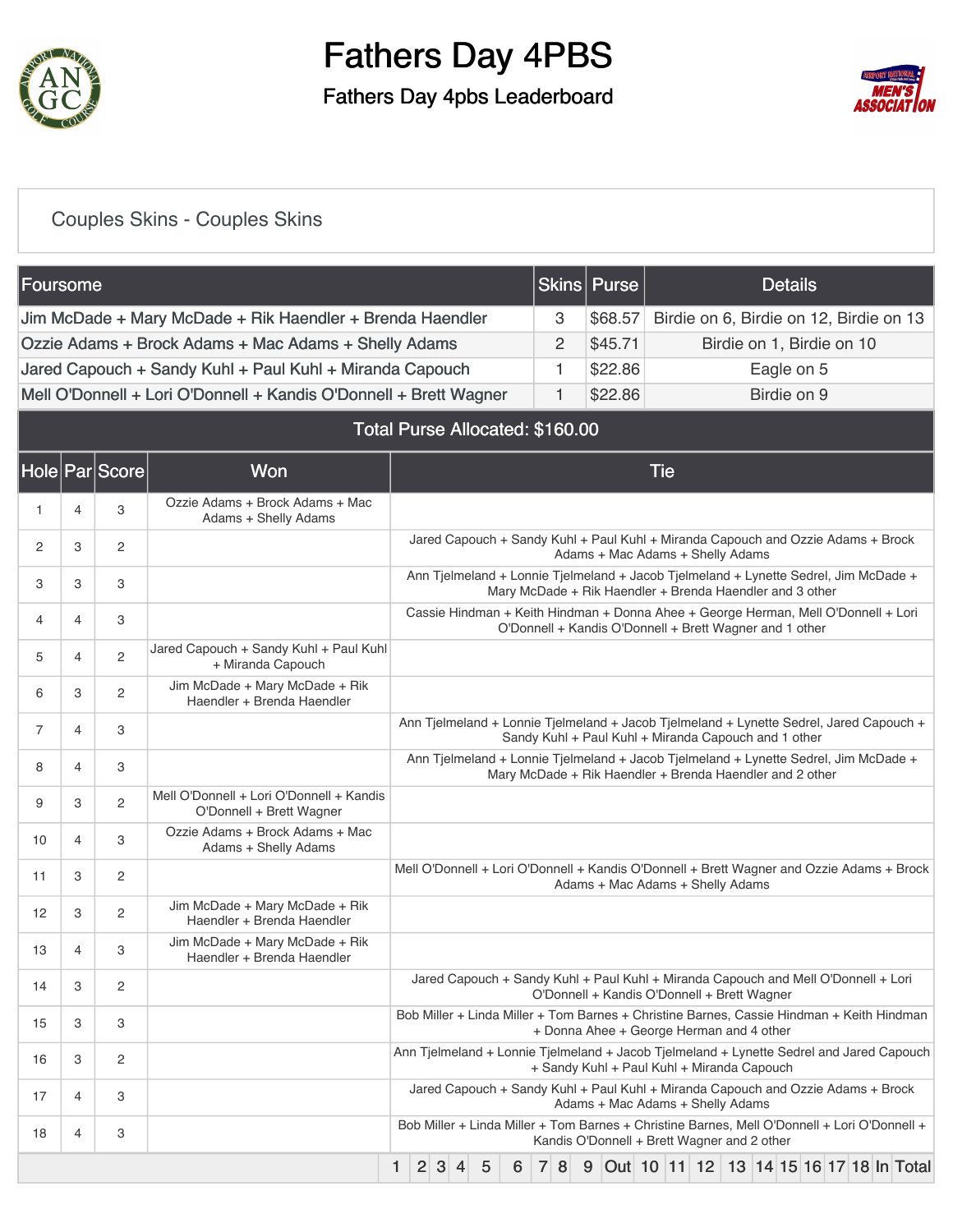

### Fathers Day 4pbs Leaderboard



| Jim McDade + Mary McDade + Rik Haendler +<br><b>Brenda Haendler</b>                       | $\overline{4}$           | 3 | $\mathbf{3}$   | $\overline{4}$ | 3              | (2)            | 3              | 3              | 3             |                | $\overline{4}$ | 3              | $^{\prime}$ 2) | (3)            | 3              | $\overline{4}$ | 3              | 4              | 4 | 2              | 3 |
|-------------------------------------------------------------------------------------------|--------------------------|---|----------------|----------------|----------------|----------------|----------------|----------------|---------------|----------------|----------------|----------------|----------------|----------------|----------------|----------------|----------------|----------------|---|----------------|---|
| Ozzie Adams + Brock Adams + Mac Adams +<br><b>Shelly Adams</b>                            | $\circled{3}$            | 2 | 3              | 3 <sup>1</sup> | 3              | $\overline{4}$ | $\overline{4}$ | $\overline{4}$ | 3             |                | $\circ$        | 2              | 3              | $\overline{4}$ | 3              | 3              | 3 <sup>1</sup> | 3              | 3 |                |   |
| Jared Capouch + Sandy Kuhl + Paul Kuhl +<br>Miranda Capouch                               | $\overline{4}$           | 2 | $\overline{4}$ | $\overline{4}$ | (2)            | 3              | 3              | $\overline{4}$ | 3             |                | $\overline{4}$ | 3              | 3              | $\overline{4}$ | $\mathcal{P}$  | $\mathcal{S}$  | 2              | $\mathcal{S}$  | 4 | $\Omega$       |   |
| Mell O'Donnell + Lori O'Donnell + Kandis<br>O'Donnell + Brett Wagner                      | $\overline{\mathcal{L}}$ | 3 | 3              | 3              | 3              | 3              | 4              | 3              | $\mathcal{D}$ |                | $\overline{4}$ | $\overline{2}$ | 3              | $\overline{4}$ | $\overline{2}$ | $\mathcal{S}$  | 3 <sup>1</sup> | $\overline{4}$ | 3 | $\overline{0}$ |   |
| Mike Deupree + Kathy Deupree + Anne<br>Kennedy + Kennedy                                  | 5                        | 3 | 3              | $\overline{4}$ | $\overline{4}$ | $\overline{4}$ | 4              | 3              | 3             | $\Omega$       | $\overline{4}$ | $\overline{4}$ | $\overline{4}$ | $\overline{4}$ | 3              | 3              | $\overline{4}$ | $\overline{4}$ | 3 | $\mathbf 0$    |   |
| Ann Tjelmeland + Lonnie Tjelmeland + Jacob<br>Tjelmeland + Lynette Sedrel                 | 4                        | 3 | 3              | $\overline{4}$ | 3              | 3              | 3              | 3              | 3             | $\Omega$       | $\overline{4}$ | 3              | 3              | $\overline{4}$ | $\mathcal{S}$  | 4 <sup>1</sup> | $\mathcal{P}$  | $\overline{4}$ | 4 | $\Omega$       |   |
| Bob Miller + Linda Miller + Tom Barnes +<br><b>Christine Barnes</b>                       | 5                        | 3 | $\overline{4}$ | $\overline{4}$ | 3              | 3              | 5              | $\overline{4}$ | 3             | $\overline{0}$ | $\overline{5}$ | 3              | 3              | $\overline{4}$ | 3              | $\mathcal{S}$  | 3 <sup>1</sup> | $\overline{4}$ | 3 | $\Omega$       | 0 |
| Cassie Hindman + Keith Hindman + Donna<br>Ahee + George Herman                            | 4                        | 3 | $\overline{4}$ | 3              | 3              | 3              | $\overline{4}$ | 5              | 3             | $\Omega$       | $\overline{4}$ | 3              | 3              | 5              | 3              | 3              | 3              | 4              | 4 | $\Omega$       |   |
| <b>Starting Hole Start Hole</b><br>Eagle or Better Eagle<br><b>Birdie</b><br>Par<br>Bogey |                          |   |                |                |                |                |                |                |               |                |                |                |                |                |                |                |                |                |   |                |   |

Double Bogey or Worse Dbl. Bogey